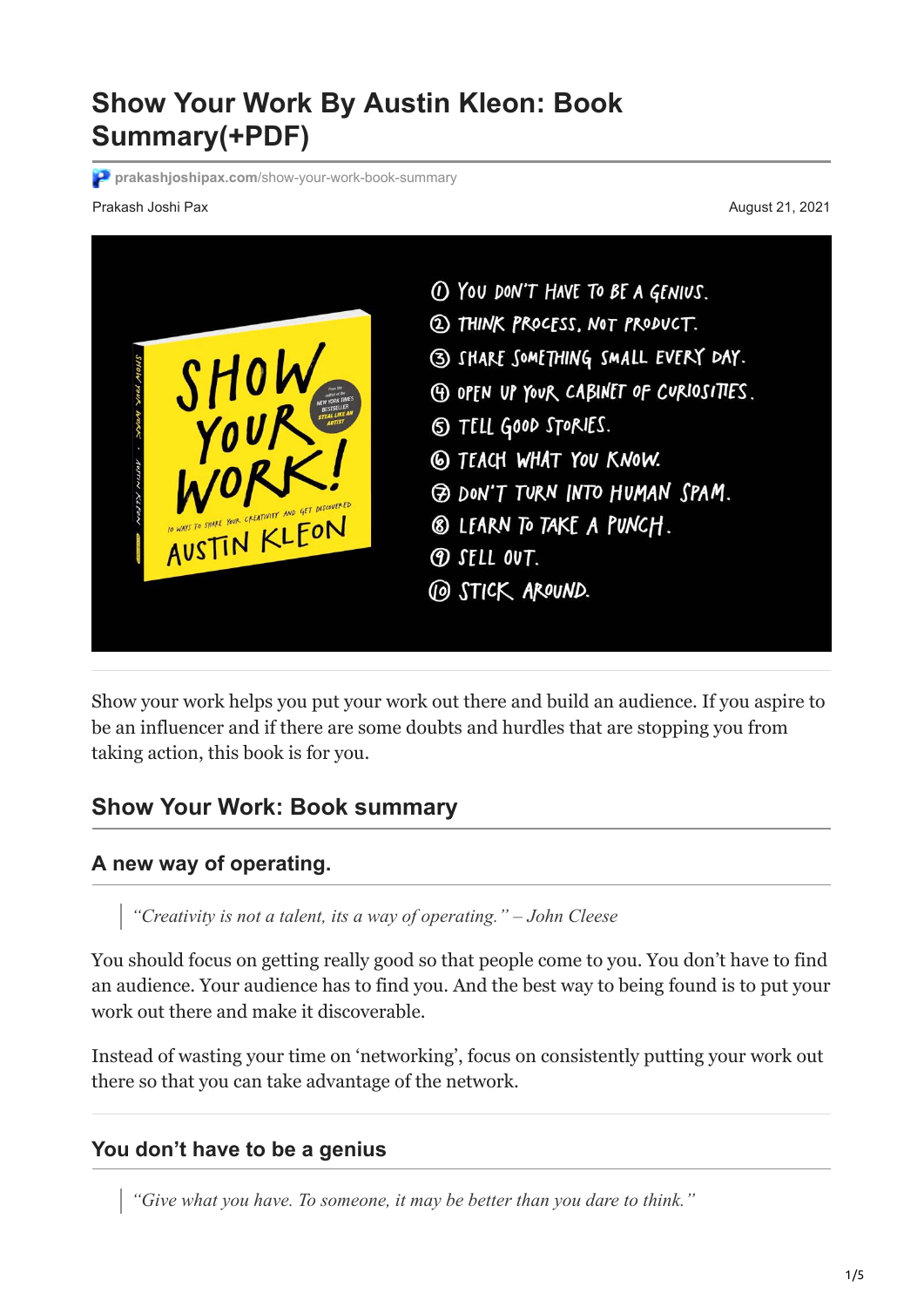Forget about being a genius and think how you can contribute and be valuable to the society. Stop what others can do for you and start asking what you can do for others.

You don't have to be rich, famous or an expert to share. Online, everyone has the ability to contribute something.

### **Be an amateur**

*"That's all any of us are: amateurs. We don't live long enough to be anything else." — Charlie Chaplin*

Most of us don't want to reveal that we are amateurs. But that's what we all are. And sometimes, amateurs can teach others better than the experts. The world is changing so fast. Today's expert is also tomorrow's amateur.

Pay attention to what others are sharing and take notes of what others are not sharing. And fill the voids with your own efforts no matter how bad they are at first. Forget about being an expert or a professional, and live like an amateur.

# **You can't find your voice if you don't use it**

The only way to find your voice is to use it. It's hardwired, built into you. Talk about things you love and your voice will follow you.

Sharing what you do and what you know is a matter of existence or non-existence. It might sound a little extreme, but in this day and age, if your work isn't online, it doesn't exist.

### **Think process not the product**

By taking advantage of the internet and social media, one can share whatever he wants and whenever he wants, at almost no cost. Although the process is messy, humans are interested in other human beings and what other human beings do. By sharing your process and BTS you can form a relationship with your audience. You can document your life and share it with the world.

# **Share something small every day**

*"Put yourself, and your work, out there every day, and you'll start meeting some amazing people."*

There's no such thing as overnight success. There's a lot of hard work and perseverance behind what looks like an overnight success.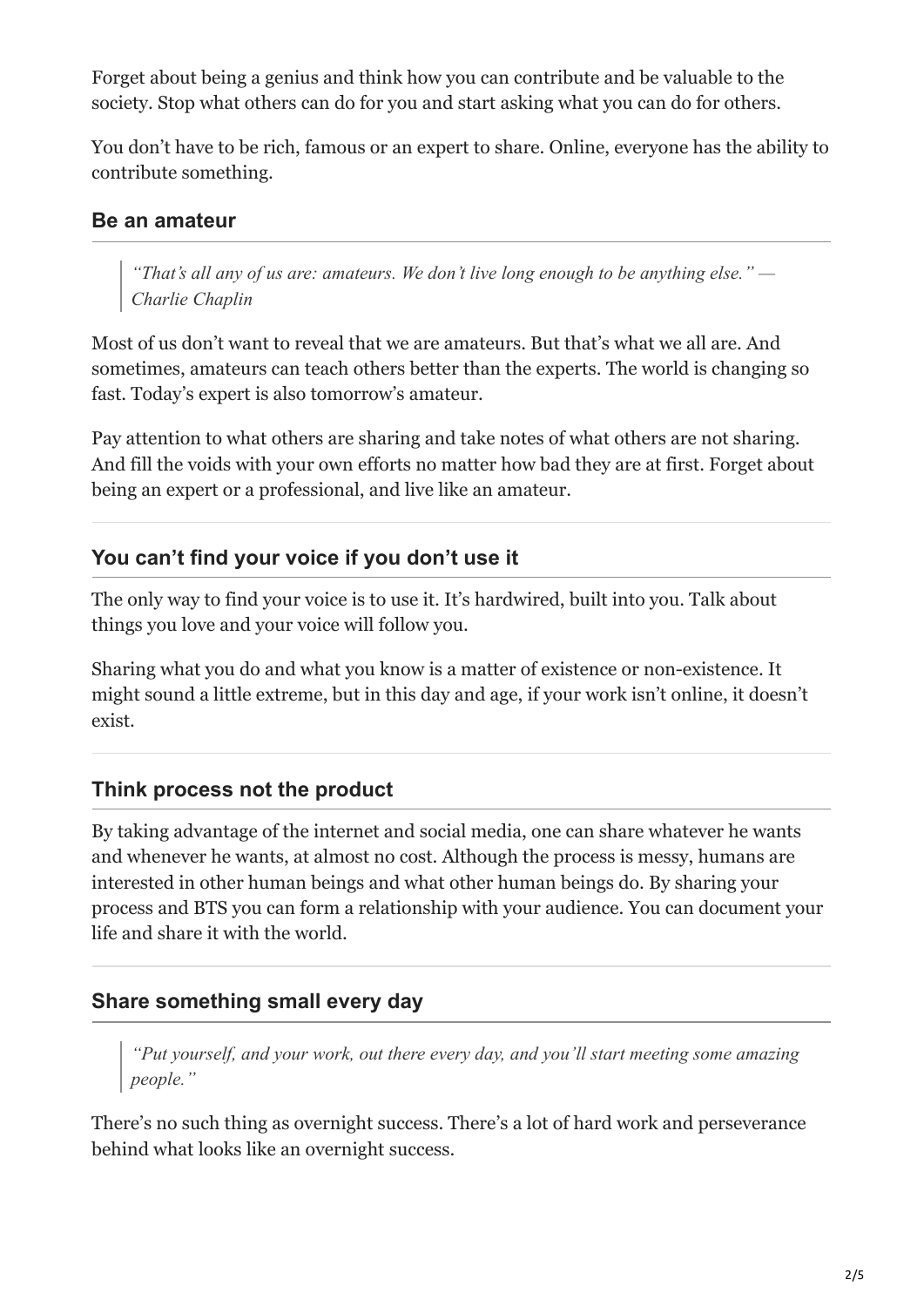If you are in the very early stages, share your influences and what's inspiring you. If you're in the middle of executing a project, write about your methods or share works in progress. If you've just completed a project, show the final product, share scraps from the cuttingroom floor, or write about what you learned. If you have lots of projects out into the world, you can report on how they're doing—you can tell stories about how people are interacting with your work.

Your daily dispatch can be anything you want—a blog post, an email, a tweet, a YouTube video, or some other little bit of media. There's no one-size-fits-all plan for everybody.

Don't worry about everything you post being perfect. 90 percent of everything is crap.

"One day at a time. It sounds so simple. It actually is simple but it isn't easy: It requires incredible support and fastidious structuring." —Russell Brand

### **Don't be a human spam**

You can't share absolutely everything online. You have to be careful of over-sharing. There's a big difference between sharing and oversharing. If you are not sure, if something is worth sharing or not, let it sit there for 24 hours and then decide.

# **Choose a good domain name**

"Carving out a space for yourself online, somewhere where you can express yourself and share your work, is still one of the best possible investments you can make with your time."- Andy Baio

Build a good name. Keep your name clean. Don't make compromises. Don't worry about making a bunch of money or being successful. Be concerned with doing good work and if you can build a good name, eventually that name will be its own currency.

# **Love your garbage**

We all love different things that other people may think are garbage. But, you have to have the courage to keep loving your garbage, because that's what makes you unique. If you find something you enjoy, don't let anyone else make you feel bad about it.

# **Tell stories**

Human beings are social and emotional beings. They want to know where things came from, how they were made, and who made them. The stories you tell them are what make a huge effect on how people feel and understand your work. A personal story is what helps you make a better connection with your audience.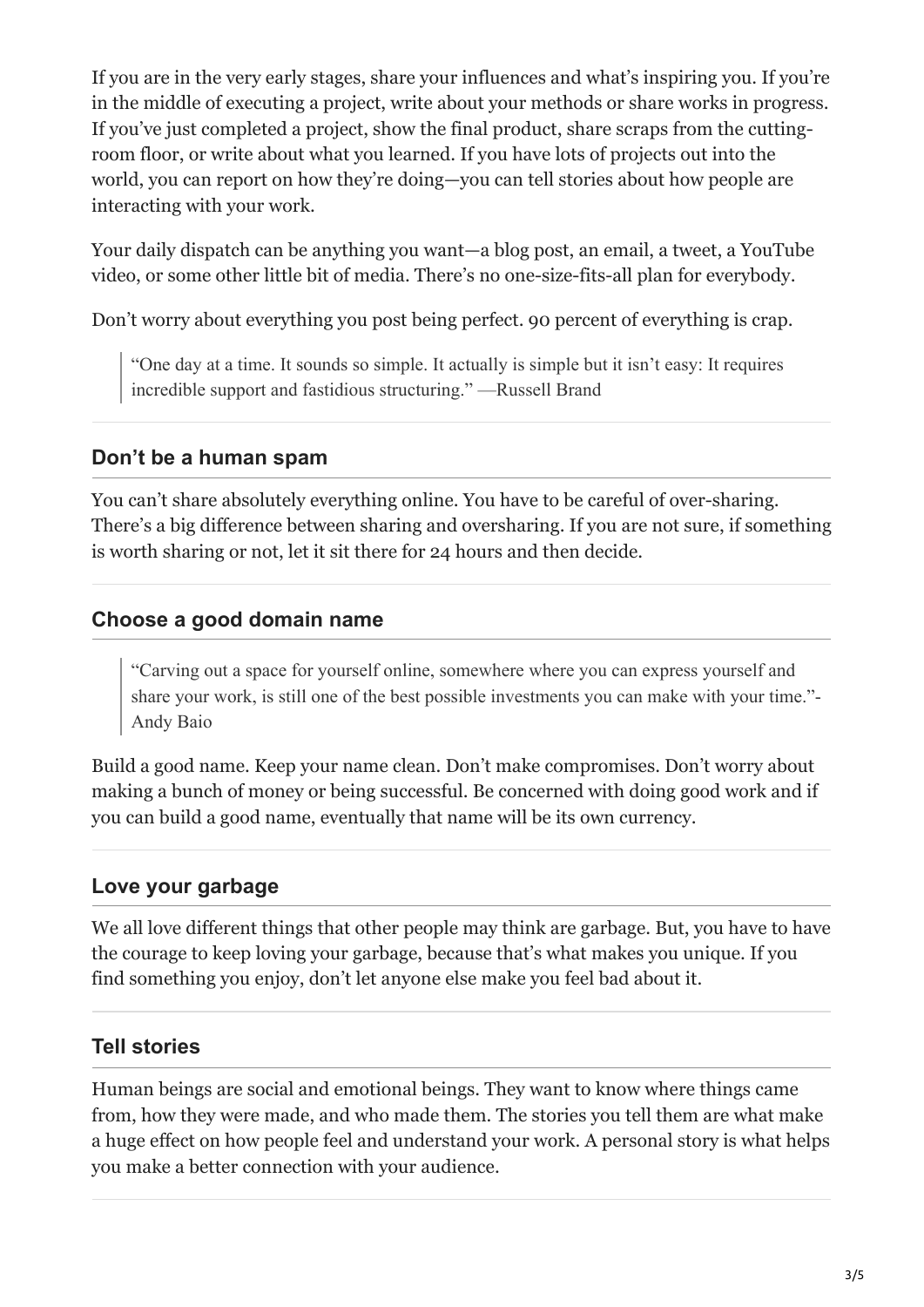#### **Teach what you know**

"The impulse to keep to yourself what you have learned is not only shameful, it is destructive. Anything you do not give freely and abundantly becomes lost to you. You open your safe and find ashes."- Annie Dillard

Teaching doesn't mean instant competition. Because there is an intuition that you only gain through the repetition of practice. No one can emulate you right away, even if you share all of your secrets.

The minute you learn something, turn around and teach it to others. This way people feel closer to your work because you're letting them on what you know.

#### **Don't waste your time networking**

There are people who waste their time and energy trying to make connections instead of getting really good at what they do. Because that's the only way you attract people who love the stuff that you do. Being good at things is the only way that earns you genuine connections.

#### **Manage your energy**

"Whatever excites you, go do it. Whatever drains you, stop doing it."—Derek Siver

You have to be very careful of the people you hang with. If you feel worn out and depleted after hanging out with someone, you should be more cautious of that person.

#### **Learn to take a punch**

When you put your work out into the world, you have to be ready for the good, the bad, and the ugly. The more people come across your work, the more criticism you'll face.

The more criticism you take, the more you realize it can't hurt you. If you spend your life avoiding vulnerability, you and your work will never truly connect with other people.

"The trick is not caring what EVERYBODY thinks of you and just caring about what the RIGHT people think of you." —Brian Michael Bendis

You want feedback and criticism from people who care about you and what you do, not some random stranger. There are sad, awful, or completely insane people all over the internet. They will hate you or criticize you more often. But, if you stop feeding those criticisms and trolls, they will eventually go away.

### **Keep a mailing list**